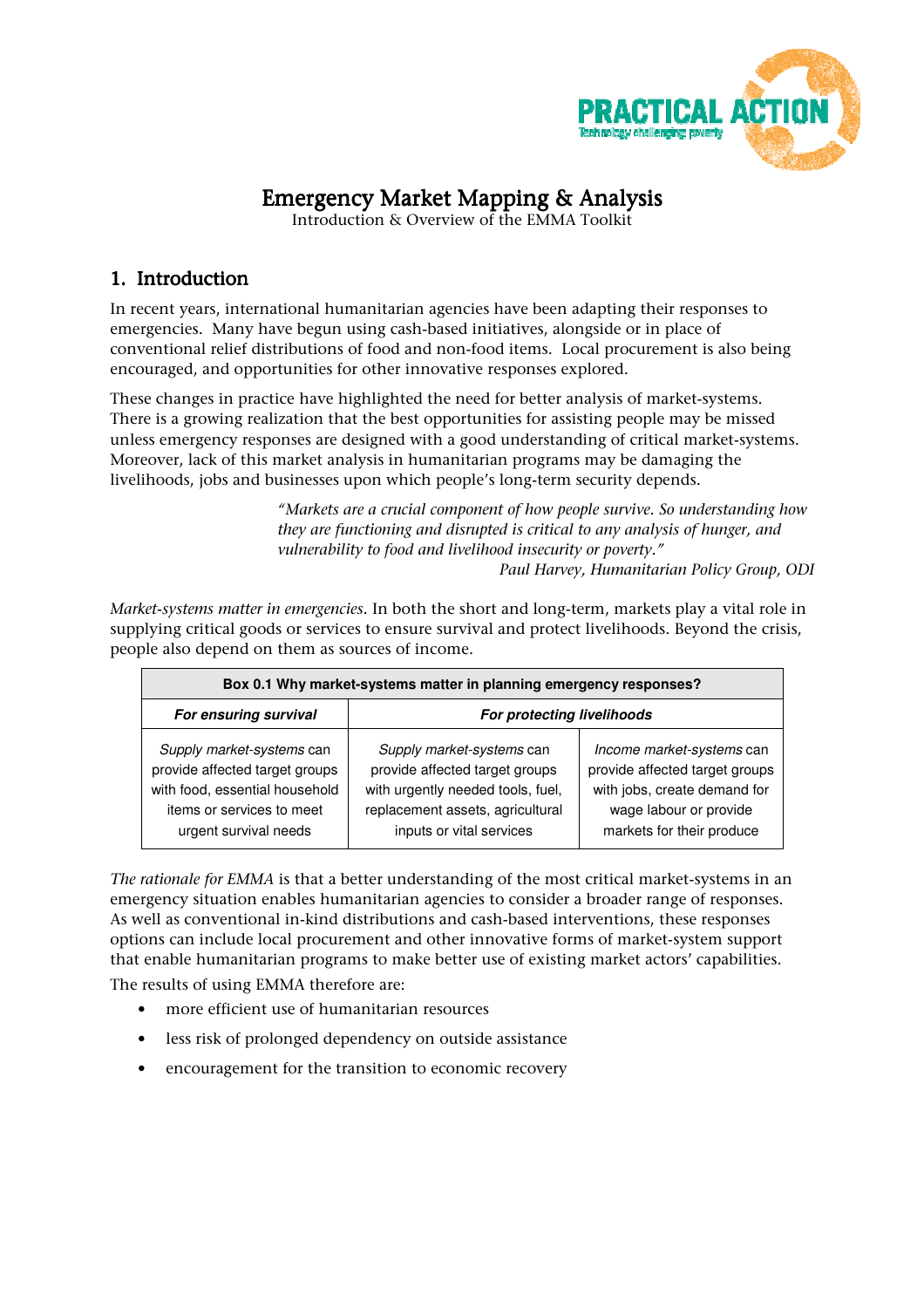# 2. EMMA: What, Why, Who and When?

## WHAT is the EMMA toolkit?

EMMA is a set of tools (this printed toolkit) and guidance notes (reference manual on CD-ROM). It encourages and assists front-line humanitarian staff in sudden-onset emergencies to better understand, accommodate and make use of market-systems. It does not offer a simplistic blueprint for action. However, EMMA does provide accessible, relevant guidance to staff who are not already specialists in market analysis.

The EMMA toolkit adds value to established humanitarian practices in diverse contexts. EMMA tools are adaptable, rough-and-ready, speed-orientated processes designed to reflect the information constraints and urgency of decision-making required in the first few weeks of a sudden-onset emergency situation. Therefore, the EMMA process is intended to be integrated flexibly into different organisations' emergency response planning.

| Box 0.2 The Essential Scope of EMMA                                                                                                                       |
|-----------------------------------------------------------------------------------------------------------------------------------------------------------|
| Sudden-Onset Emergencies:<br>where fast-moving events mean agencies have little advance knowledge<br>of markets and limited resources to investigate.     |
| A Broad Range of Needs:<br>any market system that may be critical in addressing priority needs,<br>including food, non-food items and supporting services |
| Rapid Assessment and Decision-making:<br>supporting humanitarian teams to take urgent response decisions<br>faced in the first few weeks of a crisis      |

### WHY use EMMA?

EMMA's Aim: to improve the effectiveness and efficiency of early humanitarian actions taken to ensure people's survival, protect their food-security and their livelihoods; and to help agencies avoid doing harm. EMMA helps front-line staff to both…

- understand the important market aspects of an emergency situation that may not otherwise be considered adequately or early enough; and
- *communicate* this knowledge promptly and effectively into program decision-making processes.

Six reasons why EMMA is valuable:

1. To make early decisions about relative wisdom of different direct response options.

EMMA compares the likely outcomes and risks of different types of direct intervention (Box 0.3) to decide which forms (or combinations) are most appropriate in meeting people's priority needs.

2. To assess opportunities for complementary 'indirect' actions

EMMA explores opportunities for alternative indirect forms of market support (Box 0.3) that could rehabilitate or assist recovery of critical market-systems.

3. To reduce the risk of doing harm

EMMA increases awareness of the potential to harm businesses and households in critical market-systems. Hence it can reduce aid dependency, promote long-term recovery and increase the stability of local markets that provide people with goods, services and sources of income.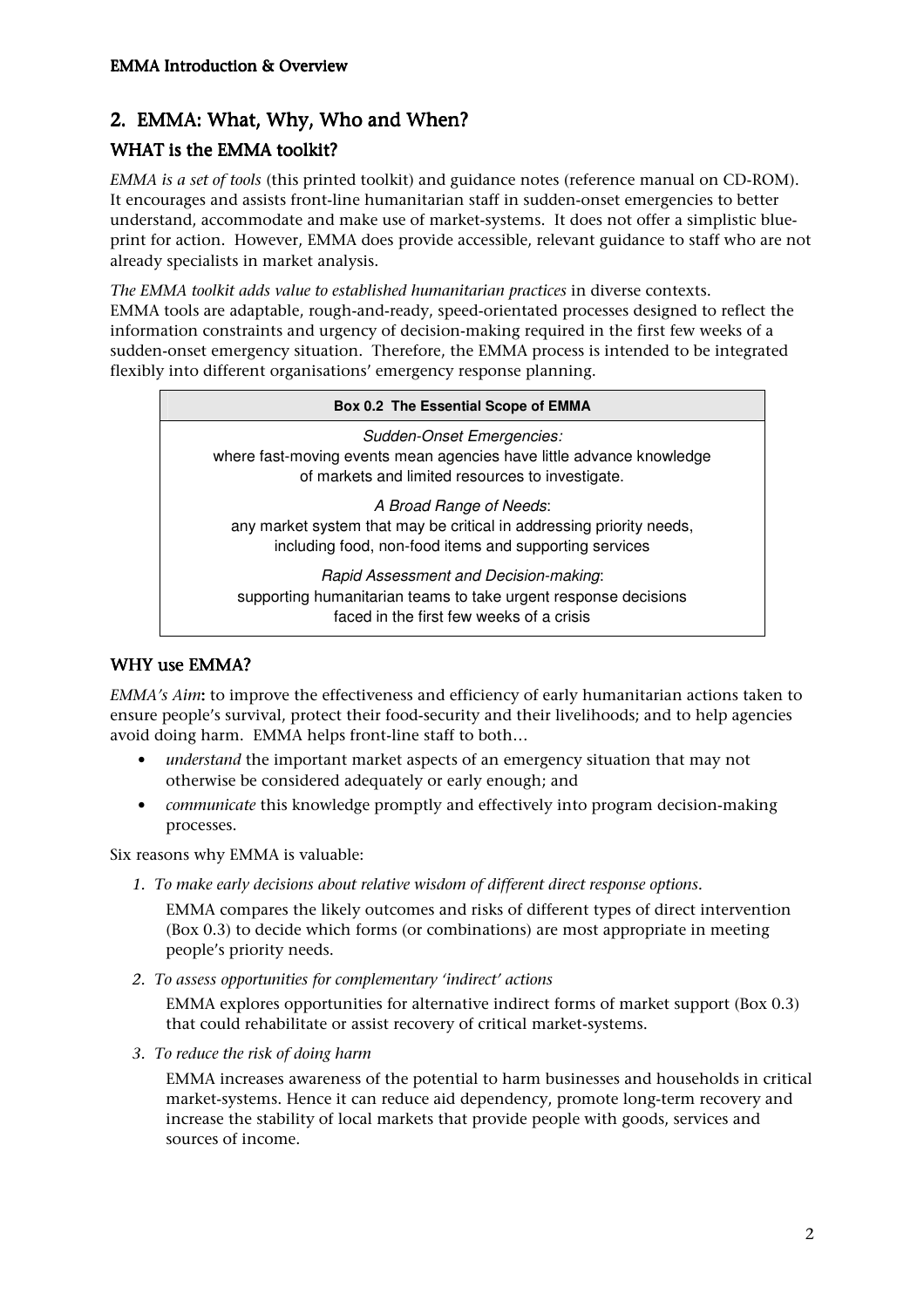Emergencies often cause damage to market functions and trade networks. These problems can be made worse by inappropriate humanitarian responses:

- the depression of a local economy due to loss of income, may be aggravated by prolonged in-kind relief
- inflationary price rises due to local shortages of essential goods can be intensified by ill-considered cash-transfers
- 4. To assist in monitoring performance and accessibility of market-systems

EMMA profiles can help agencies track both the continuing impact of a crisis, and the outcomes of humanitarian actions, on critical market-systems. Up-to-date information about market access and performance can alert managers to any adverse effects of humanitarian actions, and enable decisions about when and how to phase out assistance.

5. To improve the quality of disaster preparedness

Through better knowledge of how critical market-systems work, their potentials and vulnerabilities, EMMA market maps and profiles can improve the quality of disaster preparedness planning.

6. To define the requirements for more detailed market analysis.

Where information is poor, time is short and skills to interpret market data are weak, EMMA can still help managers define detailed Terms of Reference for more thorough research or specialist analysis of particularly critical market-systems.

| Box 0.3 Definitions of 'direct' and 'indirect' responses in EMMA                                                                      |  |  |  |  |  |
|---------------------------------------------------------------------------------------------------------------------------------------|--|--|--|--|--|
| Indirect responses (market-system support)                                                                                            |  |  |  |  |  |
| Actions with others $-$ e.g. traders, officials $-$ to<br>indirectly benefit affected households                                      |  |  |  |  |  |
| rehabilitation of key infrastructure, transport links,<br>bridges                                                                     |  |  |  |  |  |
| grants (or loans) for local businesses to restore                                                                                     |  |  |  |  |  |
| stocks, rehabilitate premises or vehicles<br>provision of technical expertise to local<br>businesses, employers or service providers. |  |  |  |  |  |
|                                                                                                                                       |  |  |  |  |  |

#### **Box 0.4 The added-value of using EMMA (some examples)**

Comparing different direct response options: cash vs. in-kind distributions

- A major flood event destroys the standing crops and food stocks of half a million people in a region that is not accustomed to such disasters. Immediately, humanitarian agencies begin household-level distribution of standard food rations e.g. rice, lentils, oil, sugar. Local traders appear to be quite resilient however, and staple foods, including some local produce, is soon on sale. It is not clear to what extent this market-based supply can meet the target population's needs. EMMA could help agencies decide whether and when it is safe to switch to cash-based assistance.
- A severe earthquake damages homes and possessions of two million residents in a mountainous region. Winter is approaching, and many lack adequate clothing and blankets. Donated garments are easily available from some donors, but most are culturally inappropriate. Meanwhile on the plains below clothing factories, part of a well-functioning garments market-system, are undamaged. EMMA could explore the relative advantages of local procurement, or cash, to meet people's needs.

Exploring opportunities for complementary 'indirect' actions: market-system support

• Coastal paddy-fields have been wrecked by salt-water intrusion following a hurricane. Rehabilitation will require extensive deep ploughing of the soil – at a time when the local population is struggling to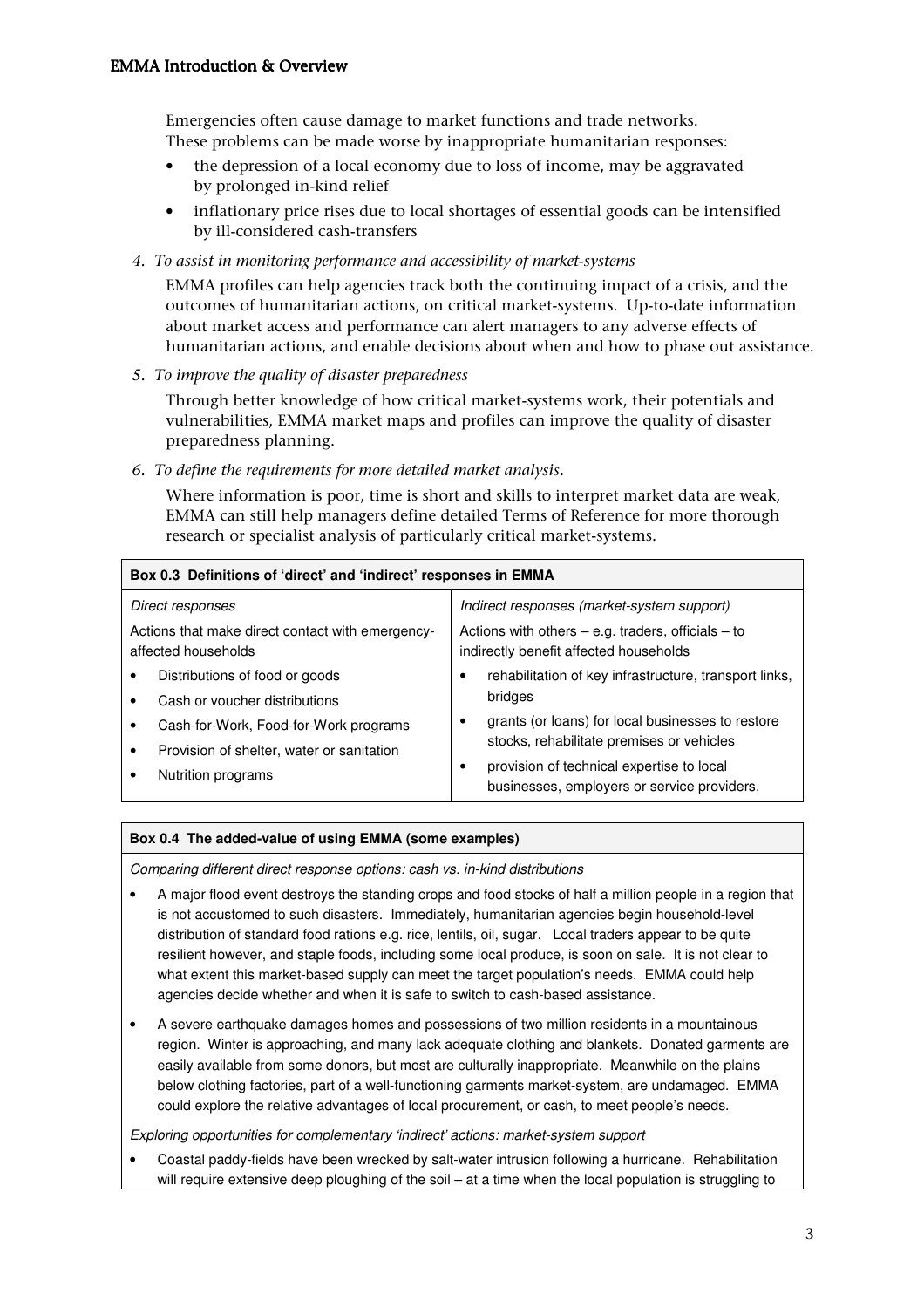reconstruct homes and infrastructure. An agency considers buying and distributing power-tillers to farmers – but is concerned about the cost, sustainability and social impact of this action. EMMA could investigate the sector and reveal any opportunities for strengthening the local agri-machine rental market instead – for example, by using vouchers for farmers, and loans to rental-service providers.

#### Avoiding doing harm

• After the 2004 Asian tsunami, humanitarian agencies got involved in purchasing and distributing fishing boats on a huge scale. Unfortunately, in many locations there was inadequate analysis of the complex social relations linking fishing households, boat ownership and the fish market-system. As a result in many places too many boats, or the wrong type of boats, were distributed. This led to over-fishing when the demand for fish was still low, to fishing catches that could not be ecologically sustained, and to worsening social tensions that impacted on vulnerable groups. In such situations, EMMA could provide insight into the risks, and help agencies avoid the worst mistakes.

### WHO is EMMA for?

EMMA is for humanitarian staff leading early assessments on the frontline during sudden-onset emergencies. By extension EMMA is also for their managers and decision-makers responsible for planning initial and early responses to crisis.

EMMA is designed for generalists, as well as staff working with food security, shelter, water and sanitation sectors specialisms. This includes both frontline international support personnel drafted into a major emergency situations, and experienced local or national staff who may have good knowledge of livelihoods and economy in the affected area.

EMMA assumes limited previous experience of economic or market analysis. For this reason, EMMA tries to avoid technical language, or tools which require detailed quantitative skills. However, those who conduct and lead EMMA processes – alone or with a small team – will greatly benefit from a pragmatic capacity to organise assessments flexibly, reflect on information and think analytically.

EMMA is, in effect, an emergency stop-gap process: a pragmatic response to the typical human resource and information constraints on addressing market-related issues in sudden-onset emergency situations. By implication, it is less relevant for professional economists or market specialists looking to conduct more thorough or detailed analysis of market-systems, food security or economic rehabilitation needs – for example in recovery phases of emergencies.

### WHEN to use EMMA?

EMMA aims to encourage speedy rough-and-ready market-system analysis during the first few weeks of an emergency situation. It is designed for use in rapid-onset emergency situations…

- when background information is limited
- when time and capacity to analyze existing markets is limited
- when expert market-analysis capabilities are not yet available

EMMA can be used as soon as an emergency situation has stabilised sufficiently that the findings are not in danger of becoming immediately out-of-date due to further changes as the situation evolves. Typically, this means that EMMA is used:

- once absolute priority needs (survival) are already being addressed
- once displaced people have settled, at least temporarily
- once market actors (e.g. producers, retailers, traders) have had a chance to assess their own situation and begin devising coping strategies

This means EMMA could sometimes be used within two weeks of emergency onset, if staff are available. However, it will often take rather longer.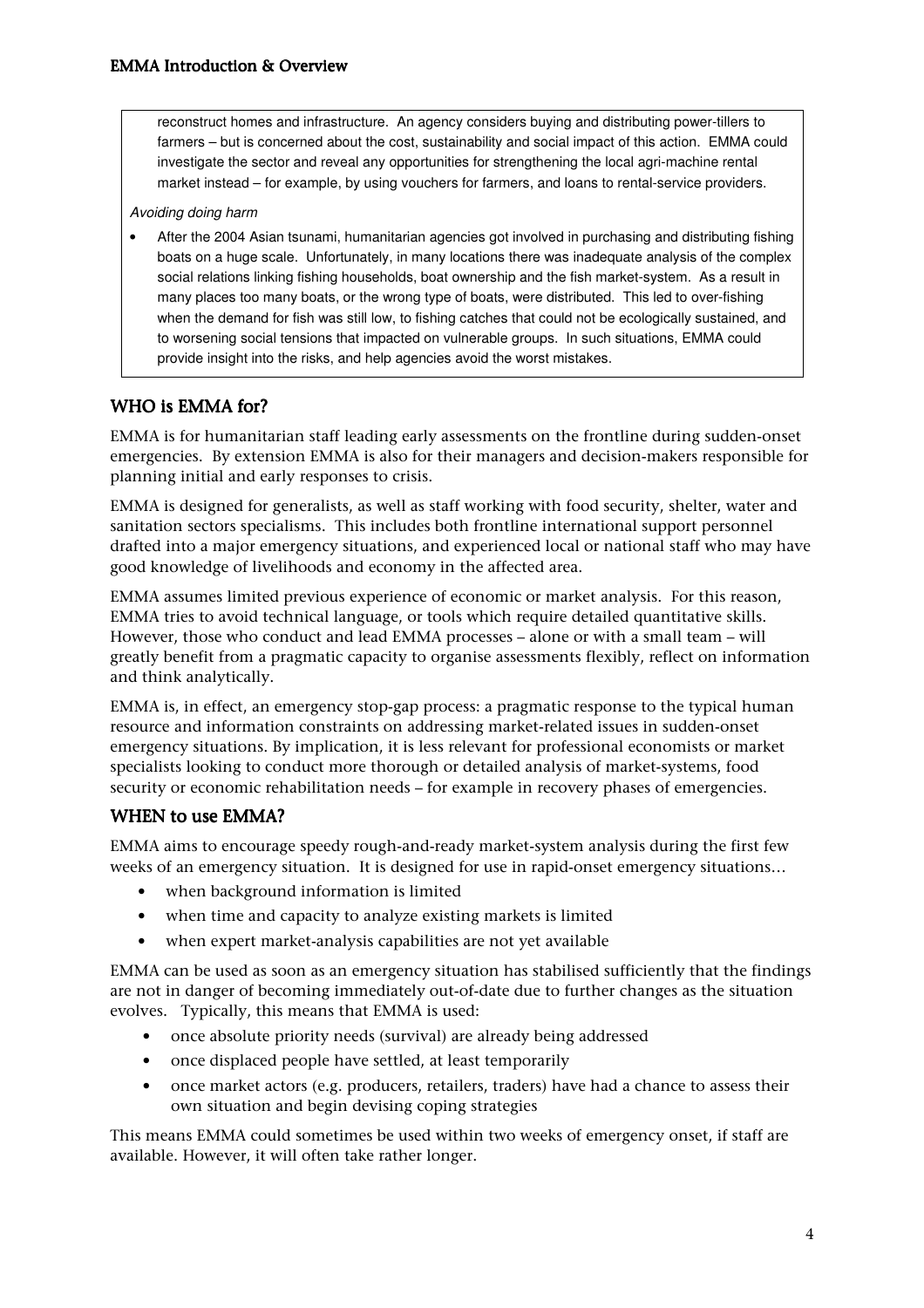EMMA may continue to be useful for many weeks (or even months) into a crisis, if humanitarian agencies' understanding of key market-systems that relate to emergency needs remains sketchy, or to monitor changing market conditions. In practice, the timing of EMMA will depend on juggling the information and decision-making needs of the organisation which is using the toolkit, with the availability of staff to conduct these exercises.

# 3. EMMA and Market-systems

#### The 'market-system' is a fundamental concept in EMMA.

A market-system is the entire web of people, businesses, structures and rules that take part in producing, trading and consuming any product or service. The market system determines how a product or service is accessed, produced, exchanged and made available to different people. This concept is best explained and revealed using an example of a market-system map (Box 0.5)



### Mapping is one of the main tools in EMMA.

Market-system maps, and other tools such as seasonal calendars, are at the heart of EMMA. Research and interviews with all sorts of different market actors and other informants are used to rapidly draw up comprehensive pictures of the system. These maps capture the most relevant available information, and enable comparisons between pre-crisis and emergency-affected situations. They are also a vital tools for communicating EMMA findings and recommendations to busy decision-makers.

#### EMMA works on the market-systems for different items independently.

As the example above shows, market-systems are different and particular to every crop e.g. sorghum, non-food item e.g. blankets, or service e.g. transport. A key step in EMMA is to select which market-systems i.e. which items, crops, products, are critical from the humanitarian emergency perspective. (see EMMA Step 2)

Although EMMA analyses every market-system independently, it is perfectly feasible to conduct fieldwork for two or more EMMA studies simultaneously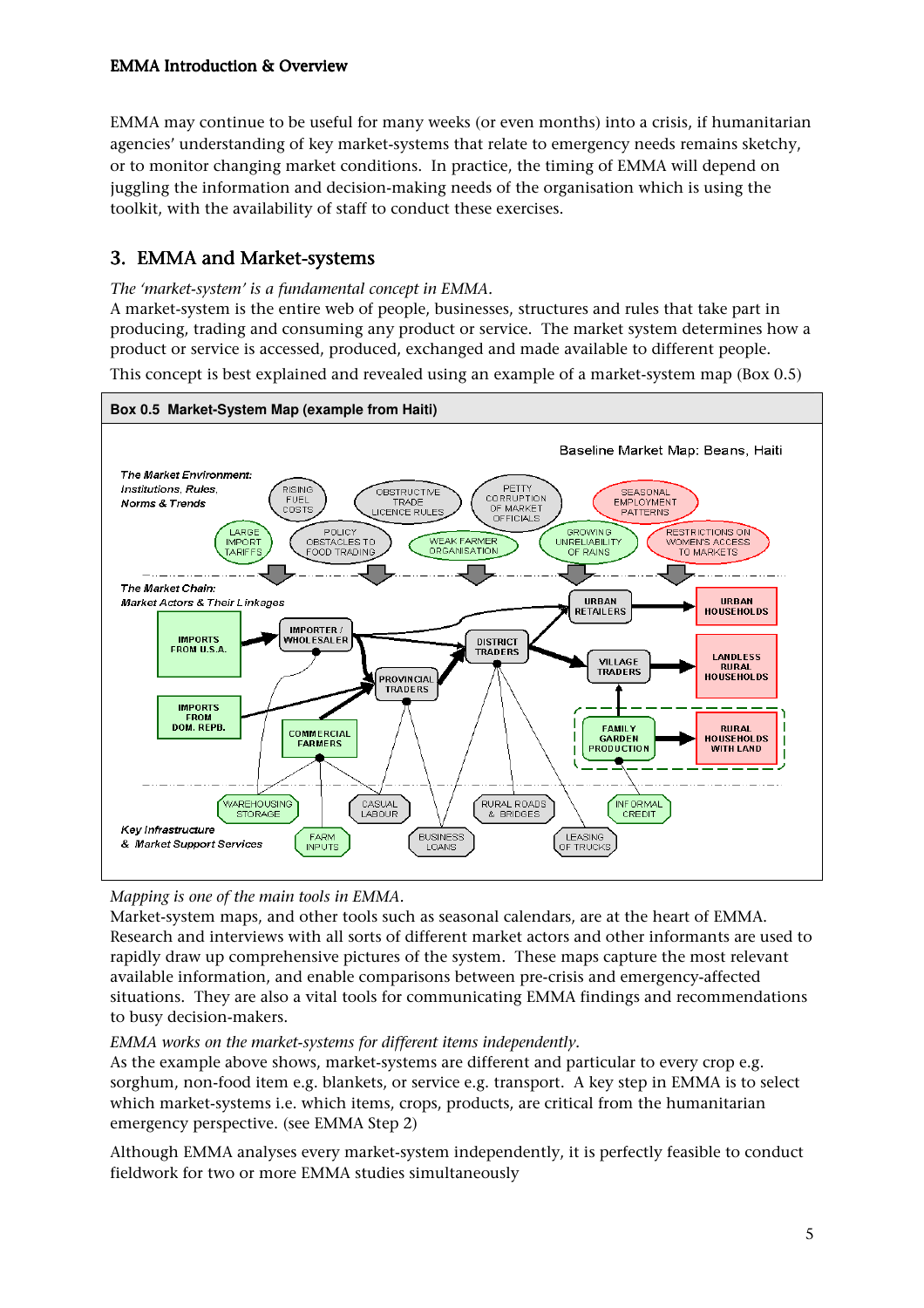# 4. Overview of EMMA – the 3 Strands

The EMMA process has three basic strands, represented by EMMA strap-line: "People. Markets. Emergency Response."

Initially, the strands are relatively distinct: parallel lines of enquiry in an investigation. However, as EMMA proceeds these strands should weave together (like a rope), to provide a strong coherent analysis to support your final (weighty) recommendations.

#### A. The Gap Analysis (or People) strand:

This strand is about understanding the emergency situation, priority needs and preferences of those most affected by the emergency: our target population. It also puts these households needs (the gaps they face) in the context of their economic profile and livelihood strategies.

#### B. Market-system Analysis strand:

This strand is about understanding each critical marketsystem's constraints and capabilities to play a role in the emergency response. It develops a map and profile of the (pre-crisis) baseline situation and explores how the emergency has impacted on this in the emergencyaffected situation.

#### C. Response Analysis strand:

This strand is about exploring different options and opportunities for humanitarian agencies. It looks at each option's respective feasibility, likely outcomes, benefits and risks, before leading to recommendations for action.



The three strands run throughout the EMMA process – supporting each other:

The gap analysis results inform the markets-system analysis by defining what the market-system has to achieve if it is to meet people's needs. These results also contribute to the response analysis e.g. by describing people's preferred forms of assistance.

#### **Box 0.6 Results of Gap Analysis (summary example)**

25,000 households in Guishen, are normally food secure in locally-grown rice at this time of year. Due to 60% flood destruction of current crop, they face a total collective shortfall (gap) of 1200 MT / month until the next harvest in nine months. The target population have a strong preference for cash-based assistance, mainly due to concerns about likely quality of food aid.

The market-system analysis results inform the response analysis by assessing what the market-system is capable of delivering, and what the main constraints it faces are.

Early market-analysis findings may also help the gap analysis process by highlighting issues that require field investigation, e.g. market access constraints which target population are unaware of.

#### **Box 0.7 Results of a Market-System Analysis (summary example)**

Traders in Guishen will struggle to supply an extra 1200 MT rice / month from local stocks, and are not accustomed to 'importing' more than 300 MT / month (baseline). The main obstacles to stepping up supplies are lack of finance (trading capital), and damage to local fleet of trucks. In addition, many rural feeder roads to remoter villages are blocked. However, ricer traders in the nearest large city (Xhantou) have ample supplies (baseline 4000 MT / month).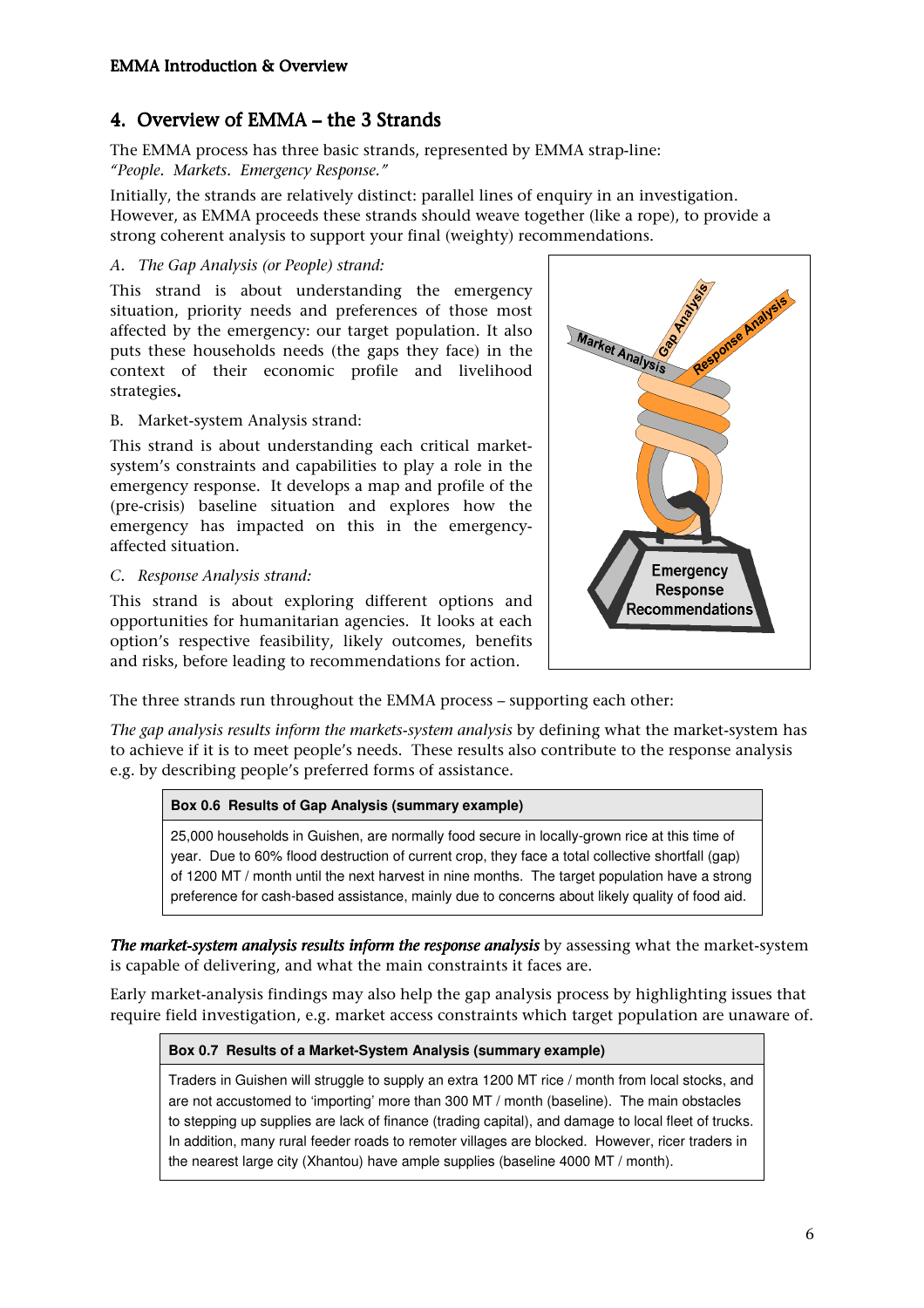#### EMMA Introduction & Overview

The response analysis results inform the final conclusions and recommendations of EMMA, by evaluating feasibility, risks, pros and cons of the response options or combinations of options identified during the EMMA process.

Early response analysis findings also contribute to the gap analysis and market-system analysis processes, by indicating a variety of feasible options and narrowing the scope of EMMA fieldwork so interviews can focus on gathering the most useful information.

| Box 0.8 Results of a Response Analysis (summary example)                   |                              |                                                                |                                                                         |                                       |  |  |
|----------------------------------------------------------------------------|------------------------------|----------------------------------------------------------------|-------------------------------------------------------------------------|---------------------------------------|--|--|
| <b>Response Option</b>                                                     | Timing                       | Benefits / Outcomes                                            | <b>Risks</b>                                                            | Indicators                            |  |  |
| Local procurement<br>(Xhantou), with<br>agency distribution                | Start in<br>$2 - 3$<br>weeks | Rapid, operationally<br>feasible response.                     | May drive away local<br>rice traders. Increased<br>long-term dependency | Prices.<br>Level of<br>trade activity |  |  |
| Household vouchers.<br>plus loans & transport<br>assist, for local traders | Start in<br>$4 - 5$<br>weeks | People prefer. Less<br>costly. Boost for<br>local economy.     | Complex to administer.<br>Risk of corruption.<br>Donor scepticism.      | Prices.<br>Voucher<br>redemption.     |  |  |
| Cash for Work.<br>clearing rural feeder<br>roads                           | Start in<br>$1 - 2$<br>weeks | Reduced transport<br>costs, prices. Boost<br>for local economy | May divert labour from<br>key agri-activities.<br>May exclude EVI's     | Labour<br>rates.<br>Exclusion.        |  |  |

# 5. The EMMA process  $-10$  Steps

The EMMA process can be divided into ten steps – covering the general sequence of activities. However, EMMA is also an iterative process. In practice, activities in different steps will overlap, and steps may be returned to repeatedly, as our analysis of each market-system is revised. This continues until a 'good-enough' final picture is achieved.

| Box 0.9 EMMA's Ten Steps |                                                                                                                                                   |                                                                                                                              |  |  |
|--------------------------|---------------------------------------------------------------------------------------------------------------------------------------------------|------------------------------------------------------------------------------------------------------------------------------|--|--|
| 1.                       | Background research; arrival; consultation with colleagues;<br><b>Essential Preparation</b><br>agency mandate, target population needs & profiles |                                                                                                                              |  |  |
| 2.                       | <b>Select Markets</b>                                                                                                                             | Selection of critical market-systems; and identification of key<br>analytical questions for each system                      |  |  |
| 3.                       | <b>Preliminary Analysis</b>                                                                                                                       | Production of initial profiles, seasonal calendars, maps of the<br>market-system; identification of key informants or leads. |  |  |
| 4.                       | <b>Fieldwork Preparation</b>                                                                                                                      | Setting the fieldwork agenda; devising interview structures &<br>questionnaires; data-sheets and recording formats           |  |  |
| 5.                       | <b>Fieldwork Activities</b>                                                                                                                       | Conducting the fieldwork activities – who, where, when.<br>Section includes quidance on interview methods and tips.          |  |  |
| 6.                       | Mapping the Market                                                                                                                                | Finalising baseline & emergency maps, seasonal calendars;<br>description of key features, bottlenecks, constraints           |  |  |
| 7.                       | Gap Analysis                                                                                                                                      | Comparison of household economic profiles, analysis of priority<br>needs, access and gaps                                    |  |  |
| 8.                       | <b>Market Analysis</b>                                                                                                                            | Analysing impact on availability, conduct, performance, supply<br>and demand, capacity of market-system to react             |  |  |
| 9.                       | Response Analysis                                                                                                                                 | Exploration of response options, cash and other intervention<br>feasibility; response recommendations and their logic        |  |  |
|                          | 10. Communicate Results                                                                                                                           | Consultation with colleagues; presenting conclusions to wider<br>audiences (donors, agencies)                                |  |  |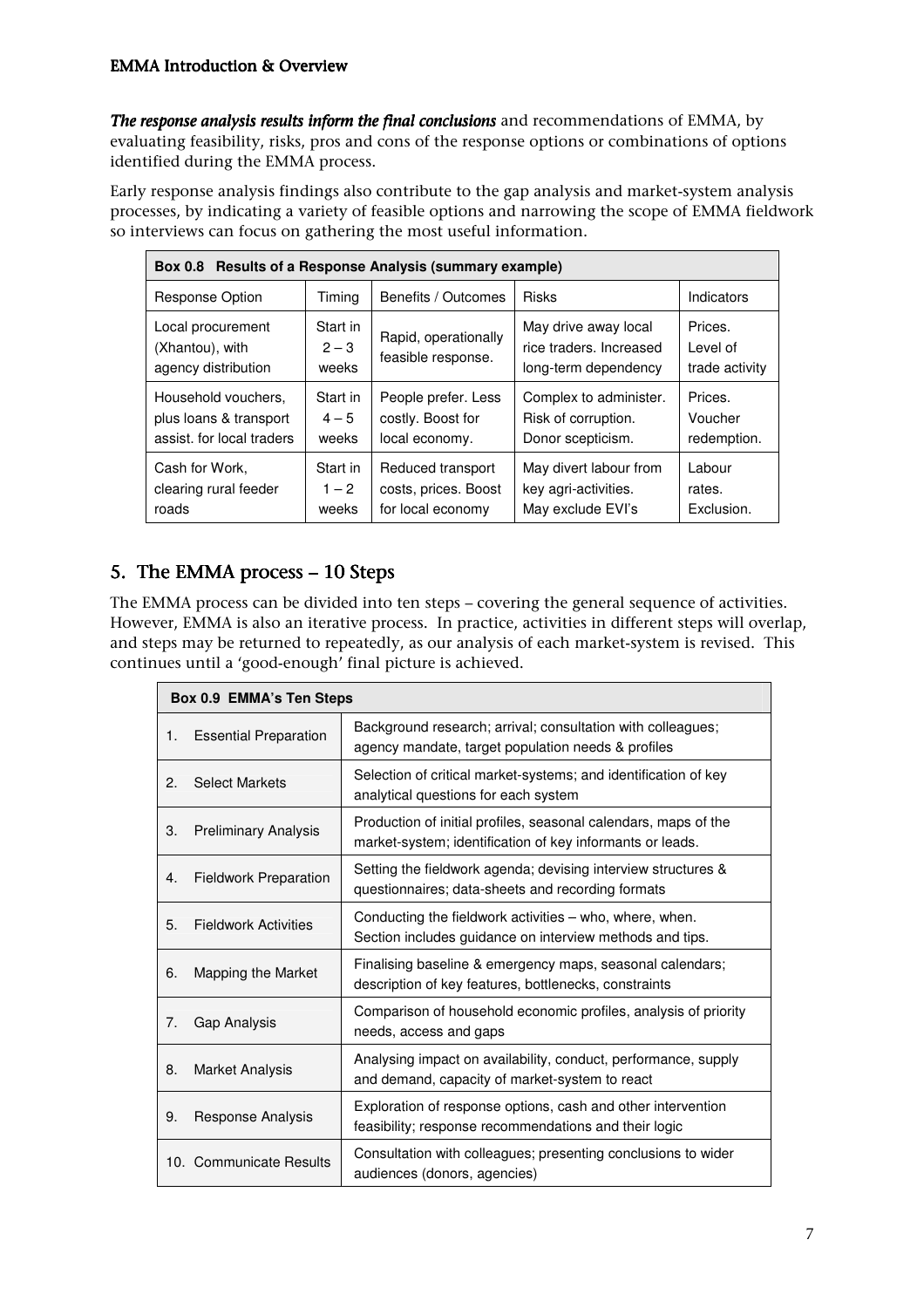### EMMA Introduction & Overview

The way these three parallel strands and the ten consecutive steps are interrelated is represented in this flow-chart in Box 0.10:

| <b>Box 0.10 EMMA Process Flow-chart</b>                                                         |                                                                                                                        |                                                                                                                                                                  |                                                                                                                                                                      |  |  |  |
|-------------------------------------------------------------------------------------------------|------------------------------------------------------------------------------------------------------------------------|------------------------------------------------------------------------------------------------------------------------------------------------------------------|----------------------------------------------------------------------------------------------------------------------------------------------------------------------|--|--|--|
| Strands:<br>Steps:                                                                              | GAP<br><b>ANALYSIS</b>                                                                                                 | <b>MARKET</b><br><b>ANALYSIS</b>                                                                                                                                 | <b>RESPONSE</b><br><b>ANALYSIS</b>                                                                                                                                   |  |  |  |
| Do background<br>1. Essential<br>research on population<br>Preparation<br>Specify target groups |                                                                                                                        | Do background research<br>on the local economy.                                                                                                                  | Understand<br>agency's mandate<br><b>Confirm EMMA's TOR</b>                                                                                                          |  |  |  |
| 2. Select Critical<br>Market-systems                                                            |                                                                                                                        | Select critical market-systems<br>Draft key analytical questions                                                                                                 |                                                                                                                                                                      |  |  |  |
| 3. Preliminary<br>Confirm priority needs<br>Analysis                                            |                                                                                                                        | Review previous market profiles<br>Draft initial baseline and<br>emergency market maps                                                                           | Consider plans of<br>other agencies                                                                                                                                  |  |  |  |
|                                                                                                 |                                                                                                                        |                                                                                                                                                                  |                                                                                                                                                                      |  |  |  |
| 4. Field-work<br>Preparation                                                                    | Prepare household<br>interview tool                                                                                    | Prepare interview agendas for<br>different market actors<br>Rehearse interview techniques                                                                        | Prepare interview agenda for<br>key informants                                                                                                                       |  |  |  |
| 5. Fieldwork<br>Activities                                                                      | <b>Household Interviews</b><br>priority needs &<br>economic profiles,<br>access constraints;<br>assistance preferences | <b>Interviews with Market Actors</b><br>structure, prices, volumes &<br>stocks; impact of crisis,<br>bottlenecks & constraints,<br>coping strategies and conduct | Revise EMMA's<br>key analytical questions<br>Identify response options &<br>market support actions                                                                   |  |  |  |
| 6. Map the Market                                                                               |                                                                                                                        | Produce final versions of<br>baseline & emergency market<br>maps, seasonal calendars                                                                             |                                                                                                                                                                      |  |  |  |
| 7. Gap Analysis<br>Completion<br>8. Market-system Analysis                                      | Analyse needs vis-à-vis<br>groups' economic<br>profile<br>Quantify gaps                                                | Summarise impact of<br>emergency, critical bottlenecks<br>Assess market-system capability                                                                        |                                                                                                                                                                      |  |  |  |
| Completion<br>9. Response Analysis<br>Completion                                                |                                                                                                                        | to respond to gaps. availability,<br>performance, integration                                                                                                    | Evaluate response options<br>incl. market support actions<br>Assess feasibility of cash, and<br>other response options<br>Decide recommendations                     |  |  |  |
| 10. Communicate<br>Results                                                                      |                                                                                                                        |                                                                                                                                                                  | Consult colleagues on findings and proposals.<br>Write up final key findings, market maps, recommendations<br>Present conclusions to internal and external audiences |  |  |  |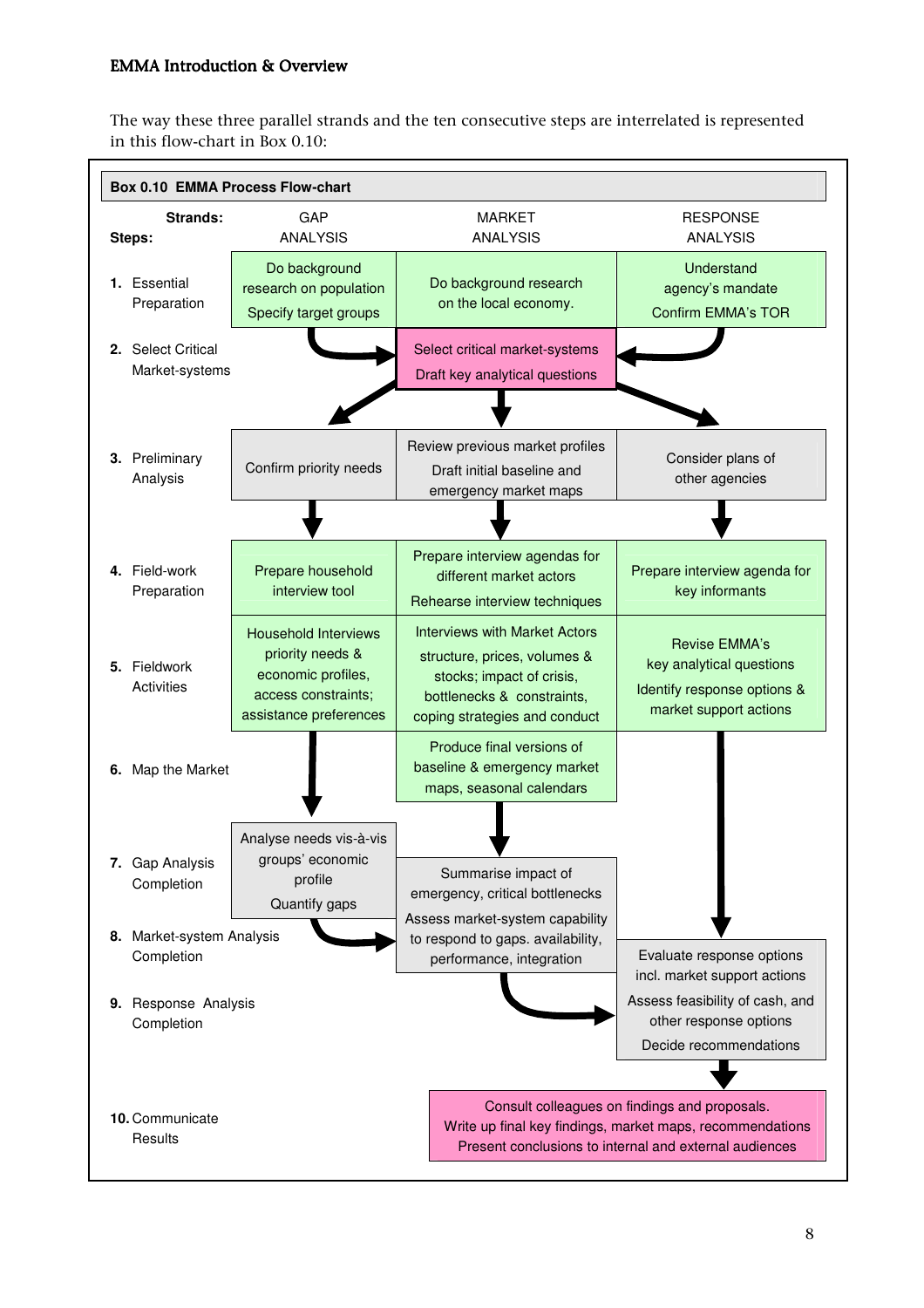# 6. EMMA's Principles

EMMA builds on what humanitarian agencies already do.

• EMMA is a flexible process, with a few clearly defined tools, that is intended to be adapted to each situation and agency's ways of working.

EMMA is not just business-as-usual: it asks humanitarian staff to think differently

- EMMA draws attention to the importance of market-systems that are critical to meeting affected populations priority needs now and in the longer-term
- EMMA may lead agencies to consider unconventional kinds of responses, including 'indirect' actions to rehabilitate or support damaged market-systems

EMMA is for non-specialists making urgent decisions that are 'adequate for purpose'

- EMMA is more qualitative than quantitative
- EMMA is intended to assist early decision-making in the first weeks of a crisis, looking forward up to one year ahead. It does not provide the detailed analysis ideally required for long-term programming.

### EMMA does not put markets before people.

- EMMA is about making markets work for people in emergencies. Most crisis-affected households were involved in market-systems before the crisis occurred: perhaps for acquiring food, essential items and services, or for selling products (e.g. crops) and labour.
- In the EMMA process, understanding the market-system for an item like rice therefore includes not just the retailers and millers who trade in rice, but also farmers and agricultural labourers, suppliers of seeds and inputs, and of course rice consumers.

#### EMMA has a livelihoods perspective.

- EMMA differentiates between different livelihoods and social groups, recognising that people's normal livelihood strategies shape their relationships with market-systems, their coping strategies and needs in an emergency.
- Gender, ethnicity, wealth rank, health status, disability etc may all be important factors affecting people's access to and engagement with market-systems, their coping strategies and needs

#### EMMA allows you to integrate existing and relevant information from different sources

• household surveys, trader interviews, official statistics, market profiles and other literature

### EMMA looks for optimal ignorance and appropriate imprecision

• EMMA is about rapid, rough, good-enough analysis. Both the amount of information and the details required to produce useful findings in a limited period of time, are kept to a minimum.

Optimal ignorance = disregarding non-essential or unnecessary detail.

Appropriate imprecision = being satisfied with approximations and rough estimates.

EMMA is an iterative process

• EMMA is an iterative process. We start with rough approximate ideas about the marketsystem and then by gradually incorporating new information gathered from interviews and fieldwork, repeatedly revise and refine the picture until a 'good-enough' analysis is achieved.

### EMMA's relationship to other assessments

• Much of the Gap Analysis strand is similar to emergency needs assessments, especially rapid integrated appraisals. However EMMA looks more specifically at target households' interactions with markets – in order to understand which market-systems are critical to different livelihood groups, and how access has been affected by the emergency.